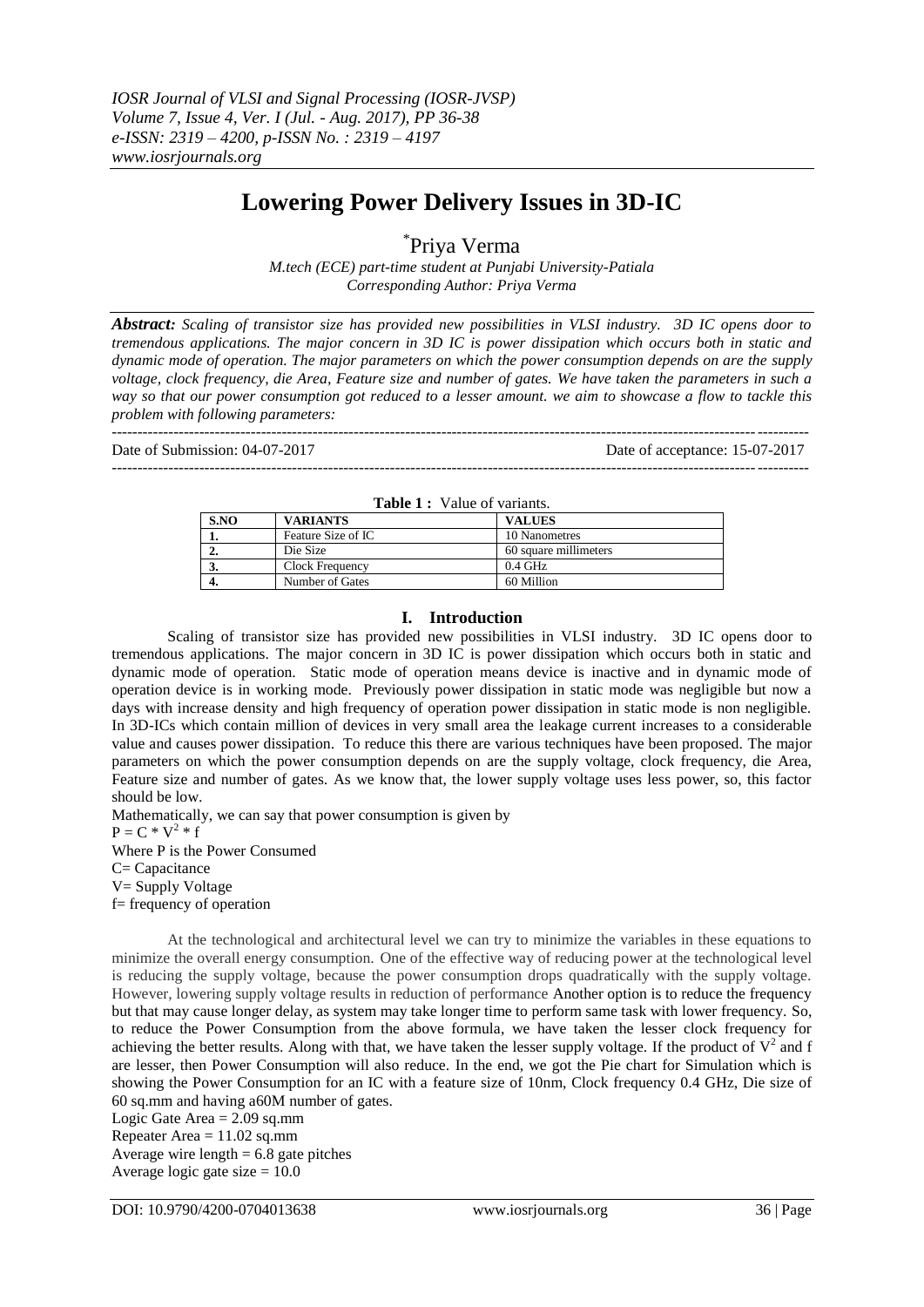## **Total Power Consumption = 0.7 W**

Logic gate power: Dynamic =  $0.0W$  and Leakage =  $0.02W$ Clock power: 0.05W Repeater power: Dynamic =  $0.04W$  and Leakage =  $0.39W$ Interconnect power: 0.17W



**Table 2 :** Value of variants parameters.

| S. No | Size of IC  | Die size | <b>Clock frequency</b> | <b>Number of Gates</b> | <b>Output Power</b> |
|-------|-------------|----------|------------------------|------------------------|---------------------|
| . .   | 10          | 60       | 0.4                    | 60                     | 0.7                 |
| ∸.    | 18          | 70       | U.J                    | 100                    | 0.82                |
| ◡     |             | 80       | 0.55                   | 120                    | 0.88                |
| -۰.   | $\cap$<br>∸ | 50       | 0.6                    | 196                    | 1.1                 |





## **II. Conclusions**

Power consumption is major issue in designing 3D ICs but with balanced reduction of input power supply and lowering clock frequency within range that does not affect the system performance we can achieve reduction in power dissipation which majorly solve the issue of thermal issues associated with 3D-ICs, and reduce the chances of thermal breakdown.